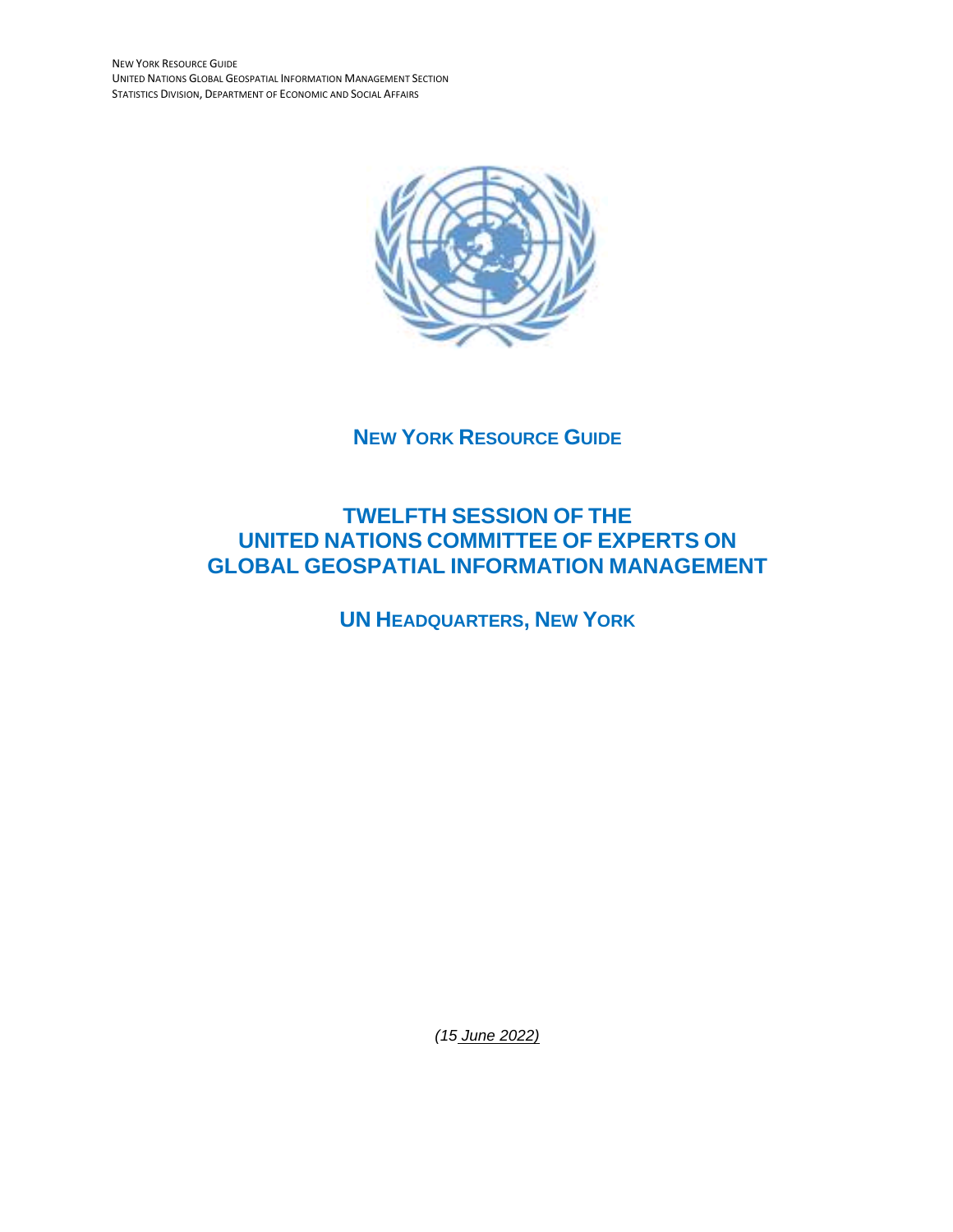# **UNITED NATIONS HEADQUARTERS, NEW YORK**

These information notes have been compiled to assist you in the preparation for your trip to New York to participate in the **Twelfth Session of the United Nations Committee of Experts on Global Geospatial Information Management.** 

We would appreciate any comments or suggestions that you have on how to improve this document.

#### **Administrative arrangements for the meeting**

The Twelfth Session of the United Nations Committee of Experts on Global Geospatial Information Management will be held from **3 – 5 August 2022** at the United Nations Headquarters. **The opening session will start at 10:30 a.m**., 3 August 2022 and on subsequent days the meeting will start at 10:00 a.m. The Twelfth Session will take place in Conference Room #2 of the General Assembly Building. **Please enter the UN premises through the Visitor's Entrance located on First Avenue (between E. 45 & E. 46 Streets).** 

The Twelfth Session of the United Nations Committee of Experts on Global Geospatial Information Management will be conducted in Arabic, Chinese, English, French, Russian and Spanish and all official documentation will be in the six UN official languages.

All the other meetings will be conducted in English only.

#### **Website**

Relevant information, including provisional agenda, organization of work, summaries, technical reports, background documents, and side event calendar will be loaded as soon as they become available to the Committee's website at [http://ggim.un.org/meetings/GGIM-committee/12th-](http://ggim.un.org/meetings/GGIM-committee/12th-Session/)[Session/](http://ggim.un.org/meetings/GGIM-committee/12th-Session/) .

The Twelfth Session will be webcast live and archived at [UN Web TV.](https://media.un.org/en/webtv/)

**Identification badges and grounds passes**

#### **Country delegates**

To attend the Twelfth Session, you will need to comply with the formality of requesting your Permanent Mission to the United Nations in New York to register on the e-deleGATE portal under "ECOSOC/United Nations Committee of Experts on Global Geospatial Information Management" the name(s) of all members of your delegation. Your Mission will then request grounds passes to the United Nations premises for you. The contact information for Permanent Missions is available on the following website: [https://www.un.org/en/about-us/member-states](https://www.un.org/en/about-us/member-states ) . **The e-Delegate Portal for Member States will open on 27 June 2022.**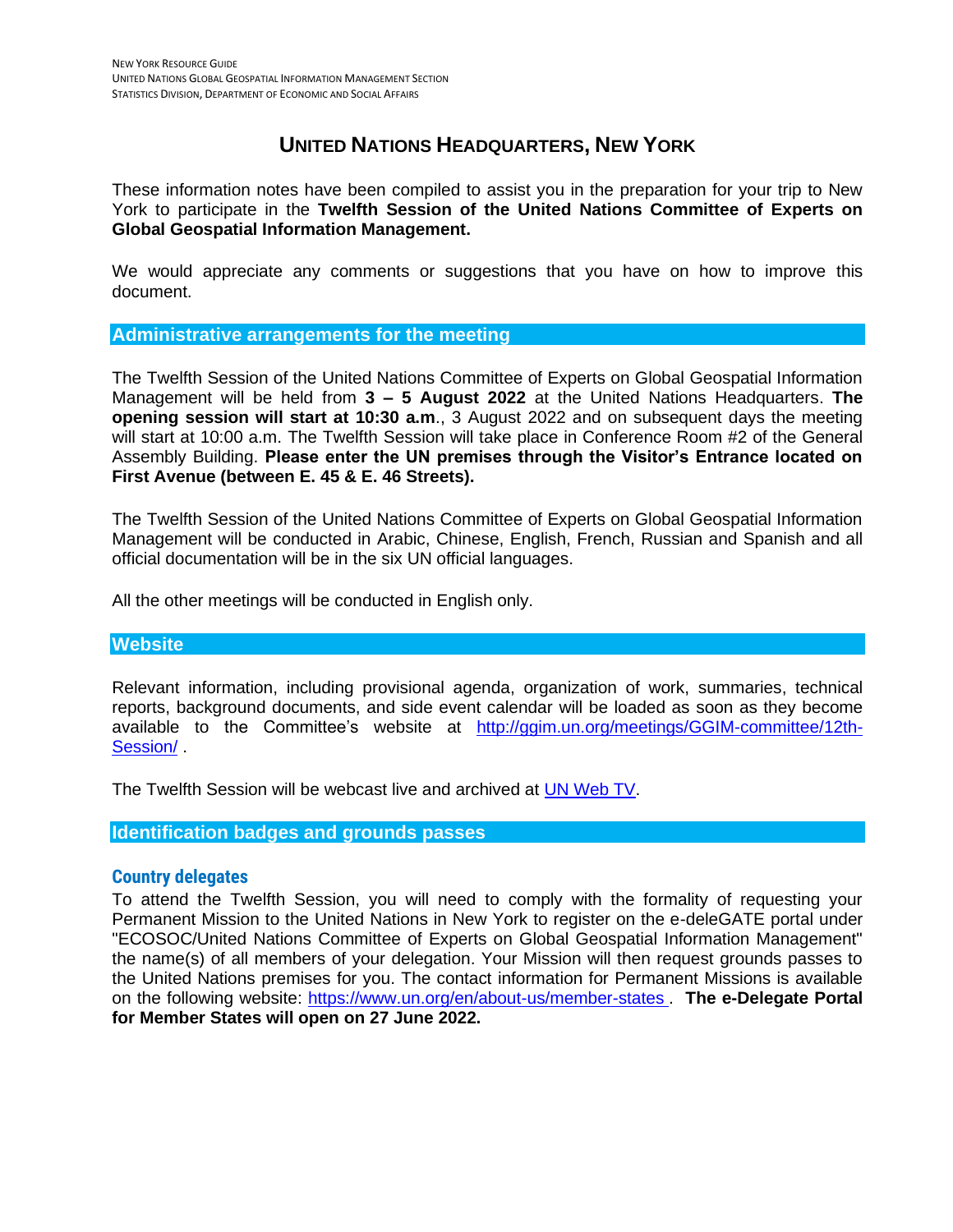### **Observers**

Confirmed observers representing entities invited to participate in the Session who are without UN grounds passes will be issued an events pass. If you are planning to attend the Twelfth Session as an observer, please inform the UN-GGIM Secretariat (Mr. CheeHai Teo, Tel: 1-212-963-4904; Fax: 1-212-963-0623; Email: [teo@un.org](mailto:teo@un.org) and Ms. Vilma Frani, Tel: 1-917-367-2903; Fax: 1-212-963- 0623; Email: [frani@un.org\)](mailto:frani@un.org) before **Wednesday, 6 July 2022** to facilitate the timely processing of events passes. **Only representatives of entities invited to participate in the session as observers by the Committee will be issued events pass.**

Entrance to the UN Headquarters will be at the "Visitors Entrance" located on 1st Avenue between East 45th and 46th Streets. A UNSD colleague will greet you in front of the Visitor's Entrance with your events pass. **Please bring a valid government issued ID.** Events passes are necessary to enter and leave UN buildings.

## **Visa and entry requirements**

Most visitors will need a visa for entry into the United States. Participants may contact the nearest United States Embassy or Consulate in the country of departure (http://www.usembassy.gov/) as soon as possible to determine whether a visa is required or visit the US State Department website at: http://www.unitedstatesvisas.us/ for further information.

The official announcement letter is generally sufficient to be used as supporting documentation for visa (entry permit) request, along with the visa application form, any accompanying documentation and a passport valid for six months after departure from the United States. Kindly also check whether you would need a transit visa for countries in which you may need to transfer or stop over during your trip to and from New York. **Meeting all visa and entry requirements including to the United States is the sole responsibility of participants**.

All confirmed participants and their respective sending States or organizations must ensure adequate health insurance coverage prior to entering the United States of America.

To ensure a safe meeting, prevailing local, state and federal government measures related to the coronavirus disease (COVID-19) pandemic at the time of the meeting shall apply. This may include requirements for pre-departure negative result of a PCR or an Antigen Rapid Test. Access to the UNHQ Conference Centre is also subject to prevailing local and state government measures.

#### **Health and security onsite**

**Make sure you are [up to date](https://www.cdc.gov/coronavirus/2019-ncov/vaccines/stay-up-to-date.html) with your COVID-19 vaccines before you travel internationally.** Getting vaccinated is still the best way to protect yourself from severe disease and slow the spread of COVID-19. People who are not up to date with their COVID-19 vaccines should follow additional recommendations that may be applicable [after](https://www.cdc.gov/coronavirus/2019-ncov/travelers/international-travel-during-covid19.html#anchor_1634925927097) travel.

It is recommended that you wear a [well-fitting mask](https://www.cdc.gov/coronavirus/2019-ncov/prevent-getting-sick/types-of-masks.html) around others. Wearing a mask over your nose and mouth is presently required in indoor areas of New York transportation hubs (including airports) and public transportation (taxis, subway trains, etc.).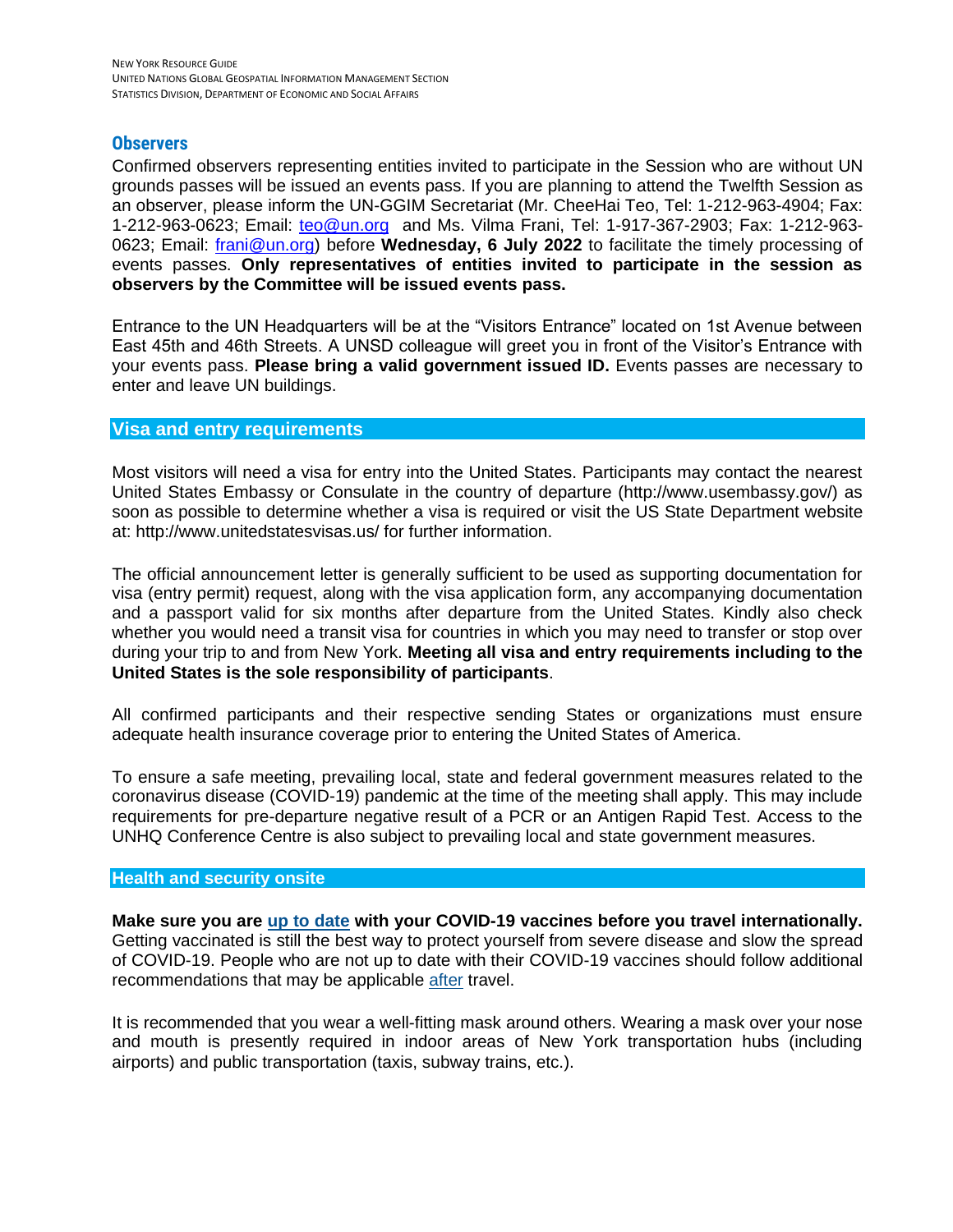# **Rescission: Requirement for Negative Pre-Departure COVID-19 Test Result or Documentation of Recovery from COVID-19 for all Airline or Other Aircraft Passengers Arriving into the United States from Any Foreign Country**

**As of June 12, 2022,** the Centers for Disease Control and Prevention (CDC) will no longer require air passengers, regardless of citizenship, traveling from a foreign country to the United States to show a negative COVID-19 viral test (either PCR or Antigen) or documentation of recovery from COVID-19 before they board their flight.

To view the Rescission,  $click$  here [PDF – 4 pages].

CDC will periodically reassess the need for a testing requirement based on the latest science, COVID-19 variants, and evolving state of the pandemic, and may reinstitute this measure if necessary to protect the public's health.

Under CDC's Amended Order: *Implementing Presidential Proclamation on Safe Resumption of Global Travel During the COVID-19 Pandemic,* [noncitizen nonimmigrants](https://www.cdc.gov/coronavirus/2019-ncov/travelers/proof-of-vaccination.html#noncitizen) are still required to show proof of vaccination against COVID-19 before boarding a flight to the United States. For information about this Amended Order and the associated attestation see the [webpage.](https://www.cdc.gov/quarantine/order-safe-travel.html)

# **Requirement for Proof of COVID-19 Vaccination**

Required for non-U.S. citizen, non-immigrant passengers arriving from a foreign country to the United States by air

- Noncitizens who are nonimmigrants and seeking to enter the United States by air are **required to show proof of being fully vaccinated against COVID-19** before boarding a flight to the United States from a foreign country.
- **If you are a noncitizen non-immigrant and are fully vaccinated**, make sure your [vaccine](https://www.cdc.gov/coronavirus/2019-ncov/travelers/proof-of-vaccination.html#covid-vaccines) and [proof of vaccination](https://www.cdc.gov/coronavirus/2019-ncov/travelers/proof-of-vaccination.html#vaccine-proof) are acceptable to board a flight to the United States.
- Some categories of noncitizen, nonimmigrants are excepted from this requirement. If you meet the criteria for one of these categories, you will need to fulfill additional requirements to travel by air to the United States.
- **If you are not fully vaccinated against COVID-19**, you will **NOT** be allowed to board a flight to the United States, unless you meet the criteria for an exception under the Proclamation and CDC's Amended Order. **A booster dose is not needed to meet this requirement**.

# **Contact Information – ALL Travelers**

All air passengers to the United States will also be required to **[provide contact information](https://www.cdc.gov/quarantine/order-collect-contact-info.html#faq-9375)** to airlines before boarding flights to the United States. This strengthens a travel process already in place to rapidly identify and contact people in the U.S. who may have been exposed to a communicable disease, such as COVID-19. Access to travelers' contact information will allow U.S. federal, state, and local health departments, and agencies to share appropriate health and public health information necessary to help keep the public safe.

# **Meals**

The following options are available in United Nations Secretariat building:

- Riverview Café on the Conference Bldg,  $4<sup>th</sup>$  Flr. South (M-F 11:30am 3:00pm)
- North Delegates Lounge Conference Bldg., 2<sup>nd</sup> Flr. North (M-F 9:30am-5:00pm)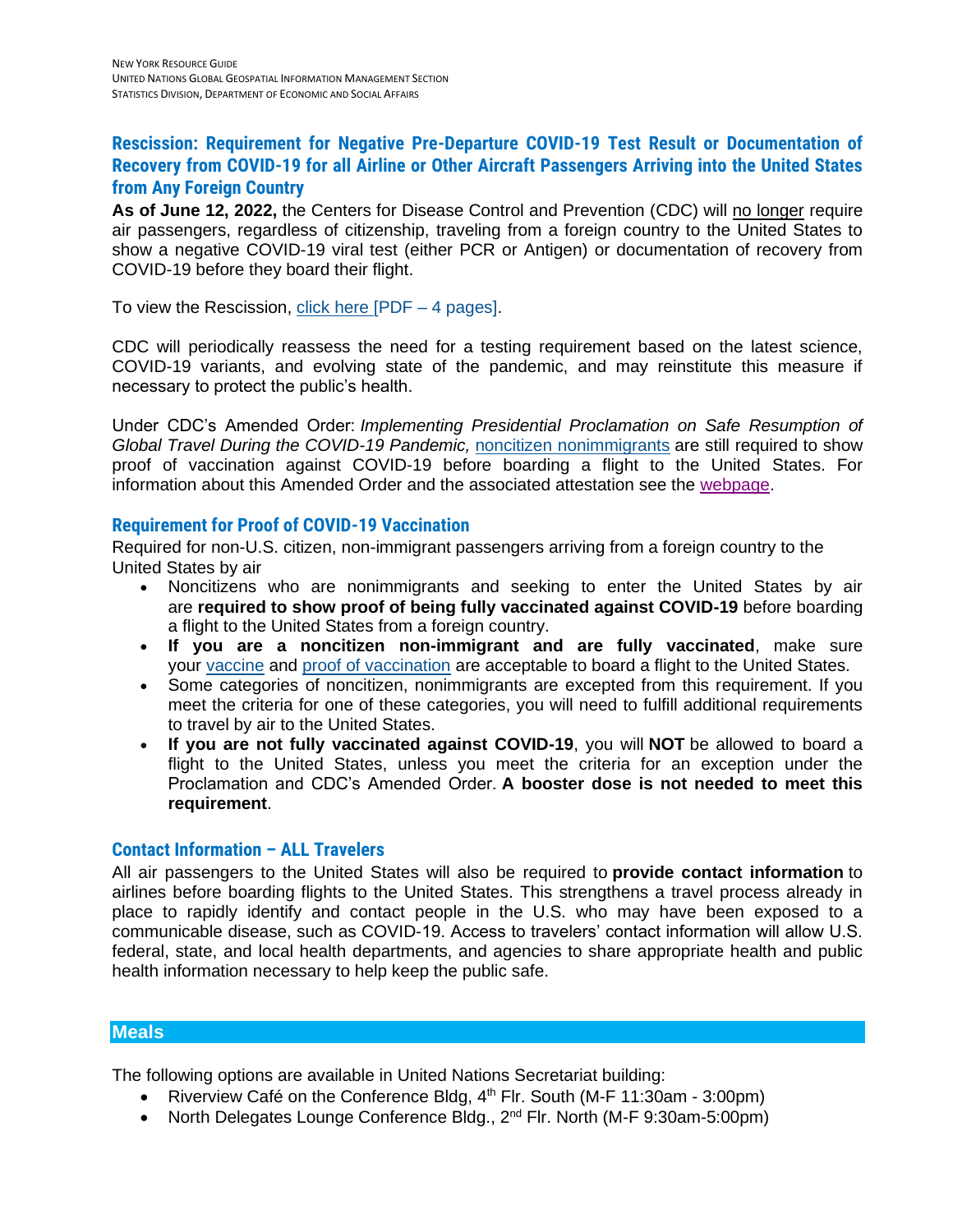- Lobby Café on the Secretariat Lobby,  $1<sup>st</sup>$  Flr. North (M-F 8:00am 3:30pm)
- Vienna Café on the General Assembly,  $1<sup>st</sup>$  Basement South (M-F 10:00 am 5:00 pm)

Various restaurants are also available within a short walking distance of United Nations Headquarters.

#### **Hotel accommodation**

**Participants will make their own hotel reservations. When making reservations, participants may wish to inquire about special rates for attending a United Nations conference and for hotel shuttle buses to and from airports. Please note that hotel reservations will only be guaranteed with a credit card.** 

Participants can contact hotels directly and make reservations. If you need assistance, you should contact American Express, United Nations New York, (Tel. 1-844-487-4289, Outside the US: 1- 312-340-2638, and Email [us.un.travel@amexgbt.com](mailto:us.un.travel@amexgbt.com) ).

Participants can also contact your country's Mission to the United Nations which may be able to assist you (contact details for missions can be found at [https://bluebook.unmeetings.org/\)](https://bluebook.unmeetings.org/). Participants should make the necessary reservations as early as possible but at least one week prior to the event.

| Hot el Name                         | <b>Hotel Address</b>          | <b>Telephone</b> |
|-------------------------------------|-------------------------------|------------------|
| Beekman Hotel                       | 3 Mitchell Place              | 646-921-6001     |
| Even Hotel                          | 221 E 44th St.                | 212-239-0002     |
| Fitzpatrick                         | 141 East 44th St.             | 212-351-6800     |
| Hampton Inn                         | 231 E 43rd St.                | 212-897-3385     |
| <b>Hotel NH Collection</b>          | 22 E 38th St.                 | 212-802-0600     |
| <b>Hyatt Grand Central New York</b> | 109 E 42nd St.                | 212-883-1234     |
| <b>InterContintental</b>            | 111 E 48th St.                | 212-755-5900     |
| <b>Millennium Hilton</b>            | 1 UN Plaza                    | 212-758-1234     |
| Radisson Hotel                      | 25 W 51st St.                 | 646-690-9997     |
| Residence Inn by Marriott           | 148 E 48th St.                | 212-980-1003     |
| The Benjamin                        | 125 East 50th St.             | 212-715-2500     |
| The Gotham Hotel NY                 | 16 E 46th St.                 | 212-490-8500     |
| The Lexington Hotel                 | 511 Lexington Ave, E 48th St. | 212-755-4400     |
| <b>Westin Grand Central</b>         | 212 East 42nd St.             | 212-490 -8900    |

# **UNITED NATIONS HOTEL LIST \***

Search engines to find hotels in New York

- www.agoda.com/
- www.kayak.com/hotels
- www.expedia.com/
- [www.booking.com/Hotels](http://www.booking.com/Hotels)

Reviews of hotels in New York

- www.yelp.com/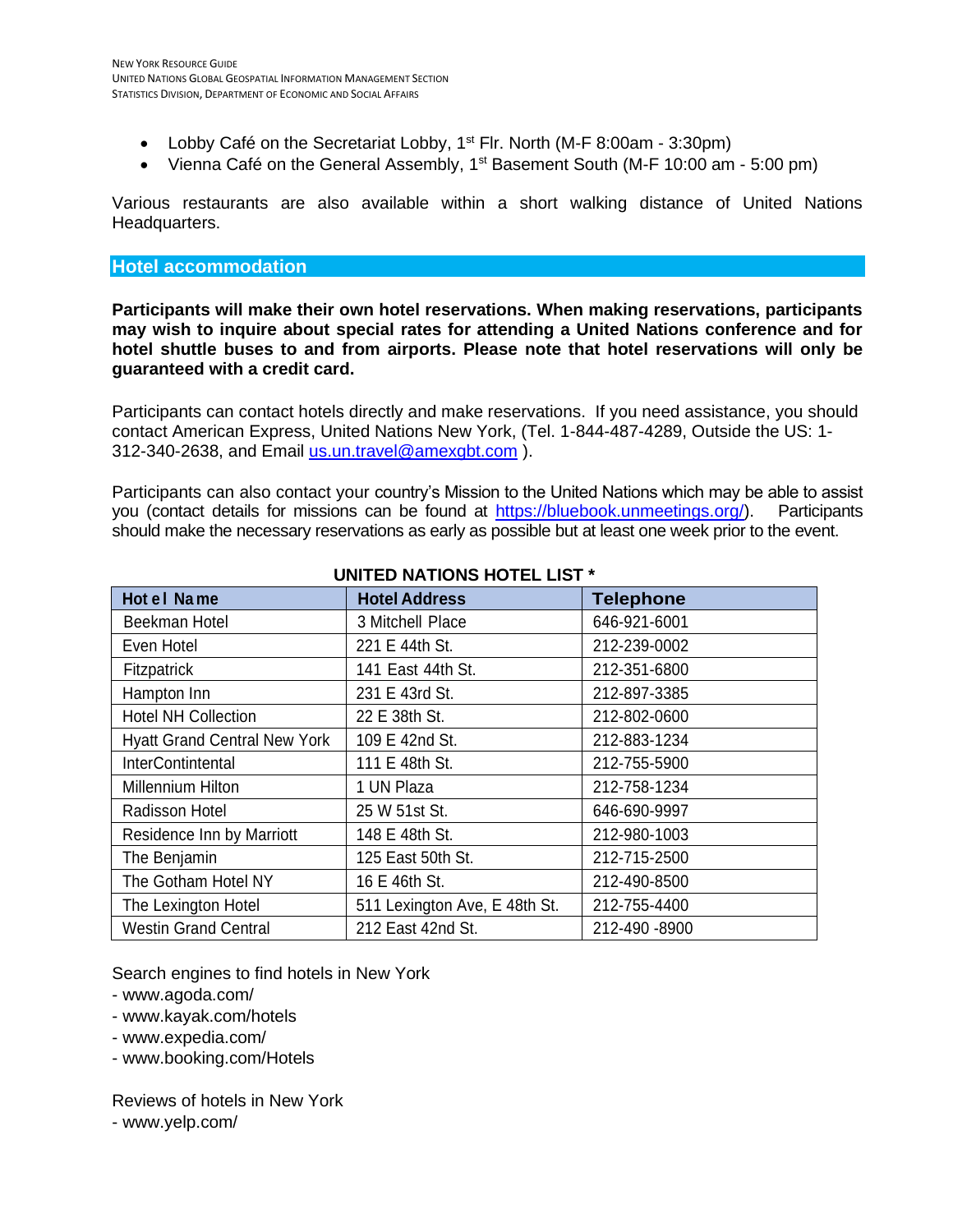#### - [www.tripadvisor.com/NewYorkCity](http://www.tripadvisor.com/NewYorkCity)

#### **Transportation in New York**

By subway: Number 4, 5, 6 or 7 trains to Grand Central Station, then walk east three blocks on East 42nd Street to 1<sup>st</sup> Avenue.

By bus: buses M15 and M15 Select stop in front of the United Nations on 1st Avenue.

New York City taxis are available from any destination.

#### **Other logistical information**

#### **Post Office**

The United Nations has postal services in the basement of the UN General Assembly building. The office is located near the UN Gift Shop. Hours: 9:00 am-5:30 pm.

#### **Banks**

The closest bank to the United Nations Secretariat is Chase Manhattan Bank, located at the corner of East 44th Street and 1st Avenue (open from 8 a.m. to 4 p.m.). There are ATMs and foreign currency exchange at the bank, as well as ATMs on UN premises (e.g., UN Visitor Centre in the basement of the General Assembly building).

#### **Money**

The majority of ATMs (Automated Teller Machines) networks in New York City are linked to a network that most likely includes your bank at home. Hence, you would be able to make a cash withdrawal if you have a cash card (ATM Card) that offers **Cirrus** [\(http://www.mastercard.com/atmlocator/index.jsp\)](http://www.mastercard.com/atmlocator/index.jsp) or **Plus** [\(www.visa.com/atm\)](http://www.visa.com/atm), the 2 most popular networks. There are fees and daily limits associated with withdrawing money using the above networks. Please check with your bank at home for this information.

Traveller's cheques are another good and safe alternative. Be sure to keep a record of their serial numbers, so you are ensured a refund in case they are lost or stolen. The 3 most popular traveller's cheque providers are **American Express** (American Express branches, [www.americanexpress.com\)](http://www.americanexpress.com/), **Visa** (Citibank branches), **MasterCard** (Thomas Cook Currency Services).

Credit Cards are a convenient way to pay for transactions. **American Express**, **Visa** and **Master Card** (among others) are accepted virtually everywhere in New York.

#### **Time**

For the time difference between New York and your country, please refer to <http://www.timeanddate.com/worldclock/>